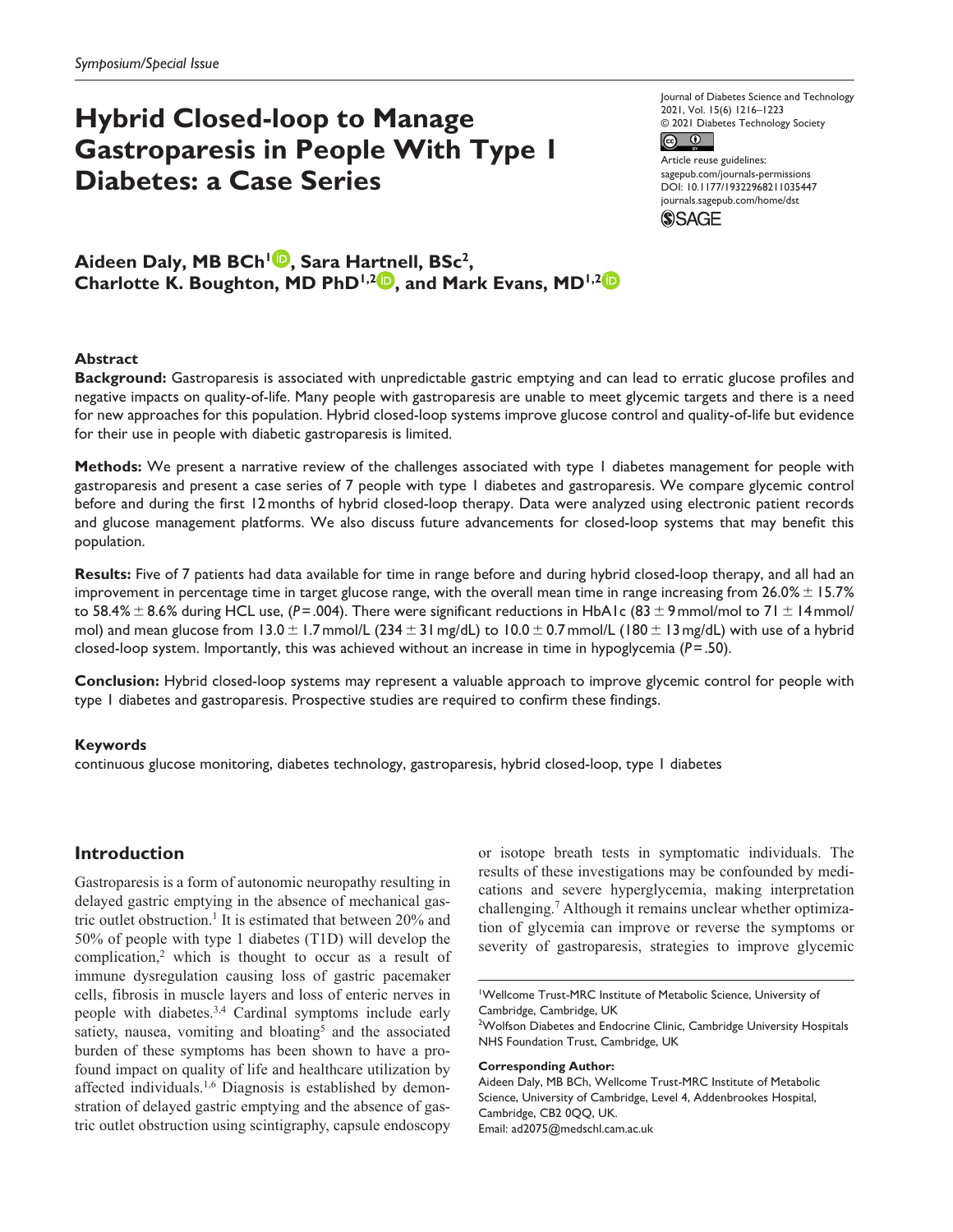control remain a key management approach, alongside prokinetics, neuromodulators, dietary modification and antiemetics.<sup>8,9</sup> Unfortunately, in many cases, symptoms are refractory to therapies leading to poor nutritional status and high levels of distress.<sup>10</sup> For people with severe symptoms of gastroparesis, more invasive surgical procedures such as botulinum toxin injections or gastric electrical stimulation may be indicated, however evidence for these therapies is limited.<sup>2,11</sup>

Glucose management is particularly challenging for people with T1D and gastroparesis; people with gastroparesis have a higher risk of severe hypoglycemia and increased difficulty achieving recommended glycemic targets compared to people without gastroparesis.12 Delayed gastric emptying leads to unpredictable variability in prandial glucose excursions and can predispose to hyperglycemia hours after meal intake.13 Acute and chronic hyperglycemia have been shown to delay gastric emptying,<sup>9</sup> highlighting a complex bidirectional relationship between glucose and gastric emptying. Optimization and timing of insulin dosing is difficult and there is a clear need to develop tools to enable people with gastroparesis to manage this more effectively.

There is mounting evidence that glucose responsive insulin delivery via hybrid closed-loop (HCL) systems results in improved glycemic control, greater quality of life and reduced diabetes burden for people with T1D.<sup>14-17</sup> HCL systems require users to bolus manually for meals. A number of HCL systems have been approved for use by people with T1D, including Medtronic 670G/780G, Tandem t:slim X2 with Control IQ and CamAPS FX.<sup>17</sup> The ability of these systems to manage high glycemic variability without increasing the risk of hypoglycemic events renders this an attractive option to simplify glucose management in people with gastroparesis.18

Evidence for the use of HCL systems by people with diabetic gastroparesis is limited and it is unclear whether HCL control algorithms can cope with the unpredictable arrival of glucose from meals into the bloodstream. In this report, we discuss the complexities of glycemic management for people with T1D and gastroparesis and present a case series evaluating use of HCL insulin delivery in this population. All patients were previously on insulin pump therapy and transitioned to the use of a HCL system to manage their diabetes.

# **Methods**

Electronic patient records and data from glucose management platforms (Medtronic Carelink and Diasend) were collected and analyzed for 7 patients with type 1 diabetes and gastroparesis from a single tertiary diabetes clinic and commenced on HCL therapy between January 2019 and October 2020.

Percentage of time in target range from 3.9 to 10.0mmol/L (70-180 mg/dL), time with glucose  $\leq$ 3.9 mmol/L (70 mg/ dL) and  $\leq$ 3.0 mmol/L (54 mg/dL), and time in hyperglycemia >10mmol/L (180mg/dL) whilst on insulin pump

therapy  $\pm$  CGM was assessed using available data from the 3months prior to commencing HCL therapy. Mean glucose, measures of glucose variability and insulin dose were recorded if available on the glucose management platforms. For each patient, the same glucose metrics were analyzed using available data for the first 12months of closed-loop therapy.

As this is a retrospective analysis, HbA1c values were not systematically collected to assess efficacy of the HCL system; the most recent HbA1c value prior to starting the HCL system was compared to the latest HbA1c available while using HCL. Data on other relevant medical history and weight were obtained from electronic health records.

All patients provided verbal consent for the use of their anonymized data in this report.

Glycemic data from before and after HCL therapy were compared using student *t*-test for normally distributed data and Wilcoxon matched-pairs signed rank test for non-normally distributed data; statistical analyses were performed using Prism 9, version 9.0.2 (134) (GraphPad Software, LLC). Data are reported as mean  $\pm$  SD or median (IQR) and *P*-values of <.05 were considered statistically significant.

## **Results**

Seven adults with T1D and gastroparesis started HCL therapy between January 2019 and October 2020. Six patients used the Medtronic MiniMed 670G and one patient used CamAPS FX. All patients were still using the closed-loop system at the time of analysis (May 2021). Patient characteristics are summarized in Table 1.

Six patients were female and one was male. Median age was 46.0 (42.0, 46.5) years and mean duration of type 1 diabetes and gastroparesis was  $28.6 \pm 11.4$  and  $8.4 \pm 4.8$  years, respectively. All 7 patients had a clinically established diagnosis of gastroparesis refractory to optimized therapies including intragastric botulinum injections and pyloroplasty in one individual and insertion of a gastric pacemaker in another. Diagnosis of gastroparesis was confirmed using scintigraphy in 3 individuals and small bowel manometry in one. Information on diagnostic methods for 3 individuals was not available. Other micro- and macrovascular complications were common, including laser treated retinopathy (100%), nephropathy (29%), foot ulceration (29%), cerebrovascular accident (29%) and angina (14%). At the time of analysis, mean time using the HCL system was  $671 \pm 171$  days.

## *Glucose Metrics*

Data for time spent in target range (Figure 1A), hypoglycemia and hyperglycemia were available for 5 of 7 patients prior to starting closed-loop therapy. HbA1c values were available for all 7 patients prior to starting HCL therapy but only 5 had a HbA1c measured during HCL system use (see Figure 1B). For those with available data, mean percentage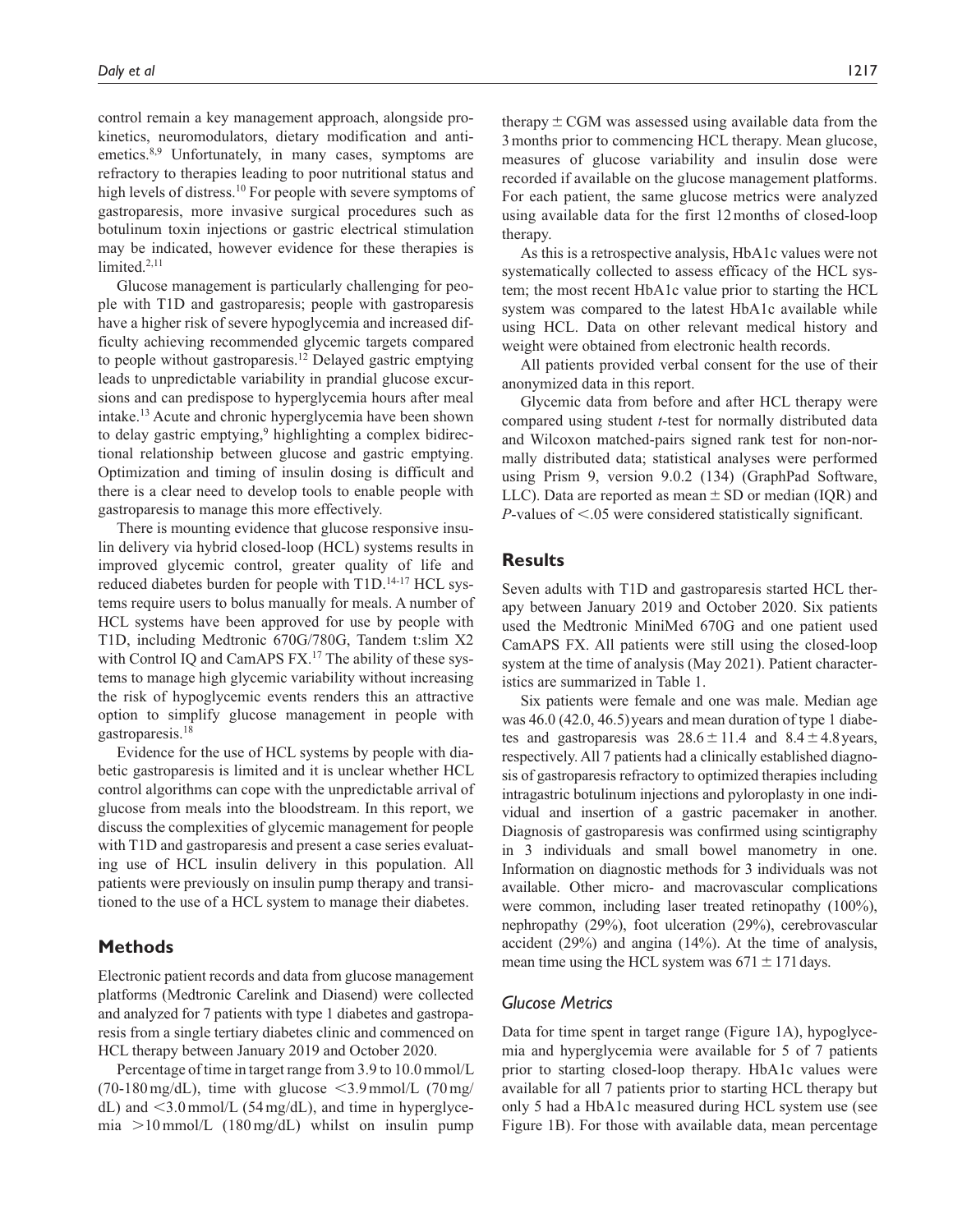| Age (years)                                             | 46.0 (42.0, 46.5)                                                                                                                                                                                                                                          |  |
|---------------------------------------------------------|------------------------------------------------------------------------------------------------------------------------------------------------------------------------------------------------------------------------------------------------------------|--|
| Gender                                                  | 6 female, I male                                                                                                                                                                                                                                           |  |
| Diabetes duration (years)                               | $28.6 \pm 11.4$                                                                                                                                                                                                                                            |  |
| Gastroparesis duration (years)                          | $8.4 \pm 4.8$                                                                                                                                                                                                                                              |  |
| Previous treatments for gastroparesis (no. of patients) | Botulinum toxin (3), Metoclopramide (2), Omeprazole (2), Ondansetron (1),<br>Prochlorperazine (1), Gastric pacemaker (1), Pyloroplasty (1),<br>Erythromycin (I), Loperamide (I), Buscopan (I), Domperidone (I),<br>Percutaneous endoscopic jejunostomy (1) |  |
| Co-morbidities, $n$ (%) of patients                     |                                                                                                                                                                                                                                                            |  |
| Retinopathy                                             | 7(100)                                                                                                                                                                                                                                                     |  |
| Neuropathy                                              | 5(71)                                                                                                                                                                                                                                                      |  |
| Peripheral vascular disease                             | 2(29)                                                                                                                                                                                                                                                      |  |
| Nephropathy                                             | 2(29)                                                                                                                                                                                                                                                      |  |
| Cerebrovascular accident                                | 2(29)                                                                                                                                                                                                                                                      |  |
| Angina                                                  | 1(14)                                                                                                                                                                                                                                                      |  |
|                                                         |                                                                                                                                                                                                                                                            |  |





**Figure 1.** (A) Comparison of time in target glucose range for patients with gastroparesis before and during hybrid closed-loop therapy. (B) HbA1c values for patients with gastroparesis before and during hybrid closed-loop therapy. \*Only 5 patients had available data for both pre-HCL and during HCL therapy.

time in target glucose range between 3.9 and 10.0mmol/l (70-180 mg/dL) prior to HCL therapy was  $26.0 \pm 15.7\%$ which improved to 58.4%  $\pm$  8.6% during HCL use, ( $P = .004$ ) (see Figures 1A and 2 for individual data). Time spent with glucose  $\leq$ 3.9 mmol/L (70 mg/dL) and  $\leq$ 3.0 mmol/L (54 mg/ dL) was low both before and during HCL system use, with no significant increase in time spent in hypoglycemia with the use of the HCL system (Table 2). Mean percentage time spent in hyperglycemia ( $>10.0$  mmol/L;180 mg/dL) was significantly lower during HCL therapy, with a reduction from 72.6%  $\pm$  14.3% before, to 40.1%  $\pm$  8.0% whilst using the HCL system ( $P = .003$ ). Mean sensor glucose was lower during HCL therapy,  $10.0 \pm 0.7$  mmol/L ( $180 \pm 13$  mg/dL) compared to  $13.0 \pm 1.7$  mmol/L  $(234 \pm 31$  mg/dL) before

(*P*=.005) and there were significant reductions in HbA1c from  $83 + 9$  mmol/mol  $(9.7\% \pm 3.0\%)$  to  $71 + 14$  mmol/mol  $(8.6\% \pm 3.4\%)$  during HCL therapy (see Figure 1B). Glucose metrics are summarized in Table 2.

# **Discussion**

In an observational 30-year follow up from the Diabetes Control and Complications Trial (DCCT), the Epidemiology of Diabetes Interventions and Complications (EDIC) study demonstrated that individuals with T1D who had greater dysglycemia exposure (higher baseline HbA1c and longer duration of diabetes) were more likely to develop delayed gastric emptying.<sup>19</sup> For people with established gastroparesis,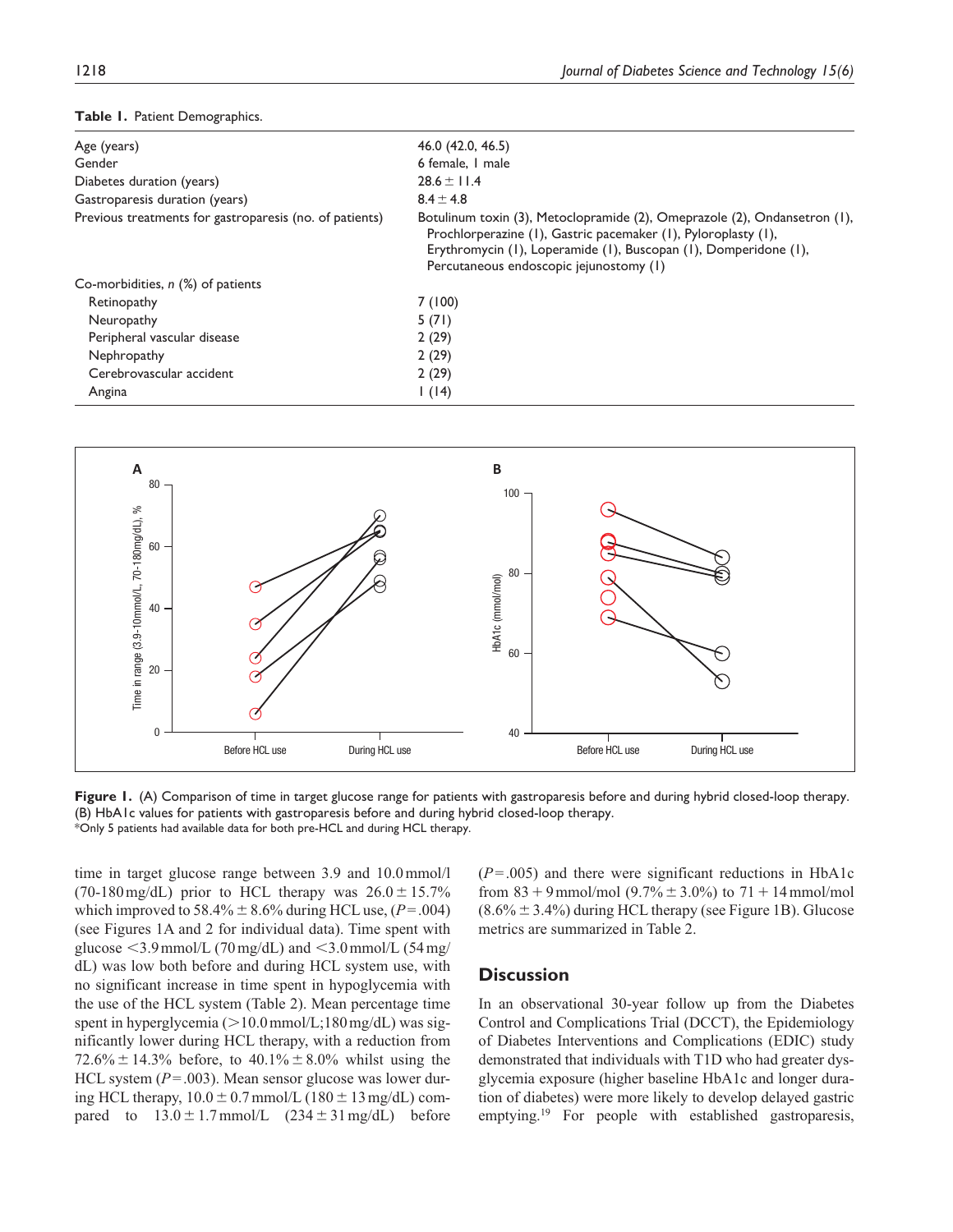

**Figure 2.** Time in range over the first 6months of hybrid closedloop therapy.

however, data is conflicting on whether intensive glycemic control can modify the disease course.<sup>8,20</sup> In a 12-year longitudinal study of 16 patients with T1D and 4 patients with type 2 diabetes (T2D), no differences were shown in gastric emptying or gastrointestinal symptoms despite lower mean glucose and lower HbA1c after a 12year period.<sup>21</sup> Similarly, Bharucha et al.<sup>20</sup> investigated the use of overnight insulin infusions and 6months of intensive insulin therapy in 30 patients with poorly controlled T2D, which resulted in a HbA1c reduction from  $10.6\% \pm 0.3\%$  to  $9.0\% \pm 0.4\%$ , but no effect on gastric emptying. To the contrary, another study by Laway et al. involving 30 women with newly diagnosed T2D and twenty age, weight and gender matched controls showed delayed gastric emptying in 90% of the former, and none of the control group. On optimization of glucose control, gastric emptying was shown to normalize in this study.<sup>8</sup> Indeed, it has been proposed that diabetic gastroparesis may be overdiagnosed due to the fact that delayed gastric emptying can be observed in subjects without diabetes during induced hyperglycemia, suggesting this is a physiological response to higher glucose levels.<sup>22</sup> Nevertheless, as the incidence of retinopathy, neuropathy and nephropathy is higher in those with gastroparesis compared to those without, $2<sup>3</sup>$  optimization of glycemic control remains a priority for this group.

Prandial glucose excursions are a limiting factor for optimizing glucose control for many people with diabetes and they are affected by many variables including composition and macronutrient content of food, and gastric emptying, with the latter accounting for 35% of the variance in glucose levels.13 Delayed gastric emptying and mismatch between insulin action and food absorption can predispose to hypoglycemia, therefore intentional underestimation, delayed administration or omission of insulin doses is common, resulting in suboptimal long term glycemic control.<sup>1,24,25</sup> Acute and chronic hyperglycemia has been shown to reduce antral motility and increase proximal gastric adherence, causing delayed gastric emptying and perpetuating the cycle.<sup>9,26</sup> These challenges have been recognized and there is wide acknowledgement of the need for novel treatment approaches to manage the high glucose variability seen in this group.

Strategies to improve post-prandial glucose excursions for people with diabetes include administration of insulin boluses approximately 15-20minutes in advance of the meal.27 This approach is often unsuitable for individuals with gastroparesis due to unpredictable food intake and variable gastric emptying predisposing to early hypoglycemia. Ingestion of regular small meals with concomitant administration of rapid acting insulin and frequent glucose monitoring is a commonly adopted approach, however this poses a significant management burden for affected individuals and can be difficult to maintain.2 Addition of insulin for fat and protein content, and for those on insulin pump therapy, dualwave boluses or frequent small boluses to match glycemic  $exclusions<sup>28</sup>$  are strategies that have been shown to effectively reduce post-prandial glucose excursions but are associated with high rates of hypoglycemia.<sup>29,30</sup>

Advances in diabetes technologies over recent years, including continuous glucose monitoring (CGM) devices and continuous subcutaneous insulin infusions (CSII) has enabled closer observation of glucose trends and allowed for greater flexibility in insulin delivery patterns to match glucose absorption.25 CGM alarms for out-of-range glucose values and arrows to indicate trends in glucose values increase confidence to intensify insulin therapy without the fear of hypoglycemia and allow for prospective insulin titration in an attempt to minimise glycemic excursions.2 For people with suspected gastroparesis, analysis of CGM data has also been postulated as a useful tool to aid diagnosis.<sup>31</sup>

Studies evaluating the use of insulin pump therapy with or without CGM in people with type 1 and type 2 diabetes and gastroparesis have shown significant improvements in glycemic control, reduced glycemic variability and lower healthcare resource use compared to those on multiple daily injections (MDI).25,32 Although the National Institute for Health and Care Excellence (NICE) does not provide specific guidance on insulin pump therapy for people with gastroparesis, guidelines state that people with T1D and disabling hypoglycemia or HbA1c above target despite a high level of care can be considered for insulin pump therapy, which applies to many individuals with the condition.

Despite an increasing body of evidence that HCL systems reduce the burden of diabetes management and improve glycemic outcomes for people with T1D, little is known about the efficacy and safety of HCL system use in people with diabetic gastroparesis. Data presented in this case series suggest that established benefits of HCL systems in people with T1D can also be seen in people with diabetic gastroparesis, despite unpredictable food absorption and higher glucose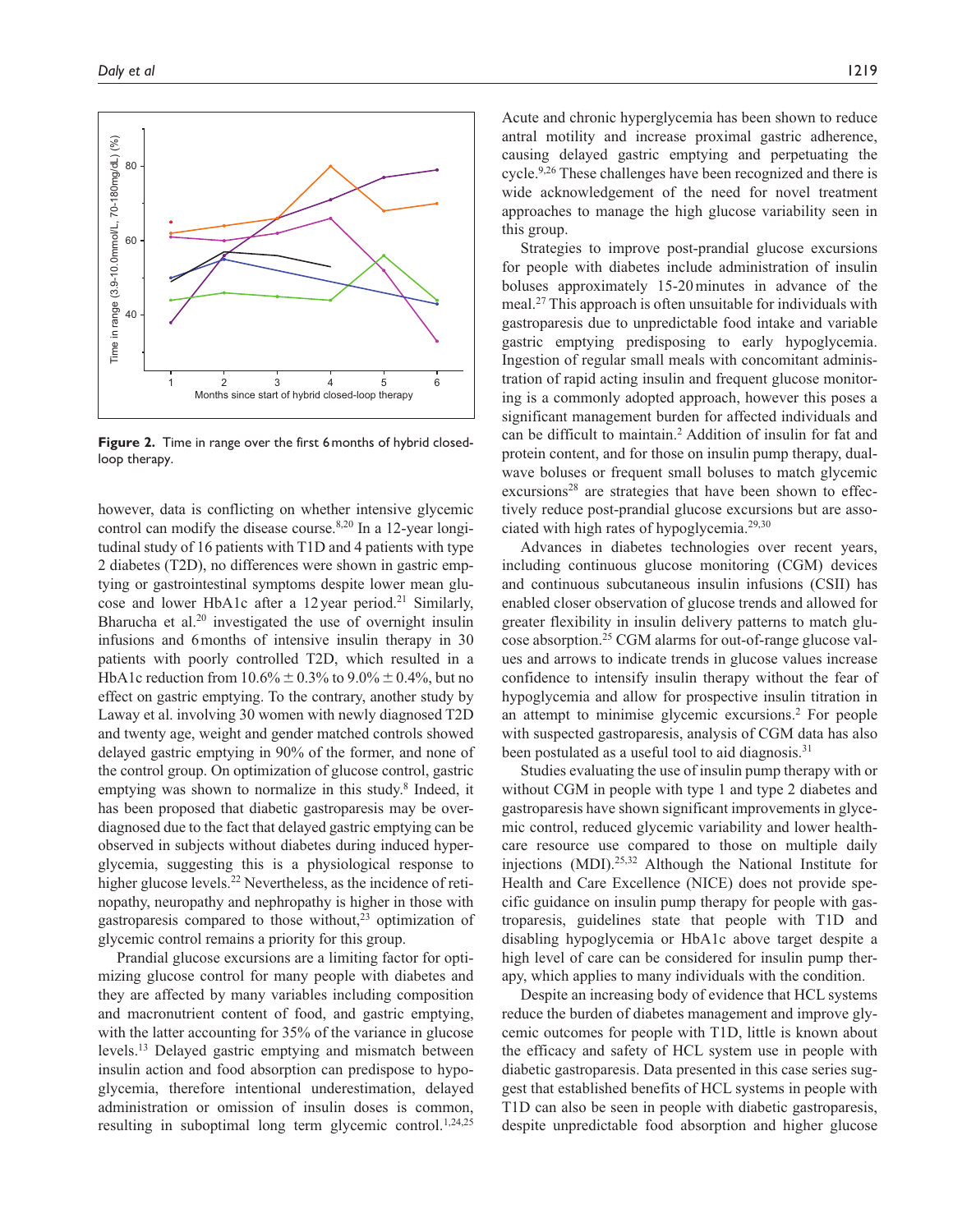|                                                        | During<br>insulin pump therapy $\pm$ CGM | During<br>closed-loop therapy | P-Value      |
|--------------------------------------------------------|------------------------------------------|-------------------------------|--------------|
| HbA1c, mmol/mol $(\%)$ (n = 7 pre-CL, n = 5 during CL) | $83 \pm 9 (9.7 \pm 3.0)$                 | $71 \pm 14 (8.6 \pm 3.4)$     | .03          |
| CGM metrics ( $n = 5$ pre-HCL, $n = 7$ during HCL)     |                                          |                               |              |
| Time between 3.9-10.0 mmol/L (70-180 mg/dL), %         | $26.0 \pm 15.7$                          | $58.4 \pm 8.6$                | .004         |
| Time between 3.0-3.9 mmol/L (54-70 mg/dL), %           | 0.0(0.0, 0.0)                            | 1.0(0.5, 1.0)                 | .5           |
| Time $<$ 3.0 mmol/L (54 mg/dL), %                      | 0.0(0.0, 1.0)                            | 0.0(0.0, 0.0)                 | .5           |
| Time $>$ 10.0 mmol/L (180 mg/dL), %                    | $72.6 \pm 14.3$                          | 40.1 $\pm$ 8.0                | .003         |
| Mean glucose, mmol/L (mg/dL)                           | $13.0 \pm 1.7 (234 \pm 31)$              | $10.0 \pm 0.7$ (180 $\pm$ 13) | .005         |
| SD of glucose, mmol/L (mg/dL)                          | $4.1 \pm 0.6$ (74 $\pm$ 11)              | $3.5 \pm 0.7$ (63 $\pm$ 13)   | .02          |
| CV of glucose, %                                       | Not measured                             | $36.8 \pm 1.9$                |              |
| Insulin metrics ( $n = 7$ pre-HCL and during HCL)      |                                          |                               |              |
| Total daily insulin dose, units/day                    | $39.7 \pm 26.2$                          | $42.4 \pm 27.6$               | .51          |
| Total basal insulin dose, units/day                    | $20.1 \pm 14.7$                          | $24.8 \pm 16.9$               | .16          |
| Total bolus insulin dose, units/day                    | $19.6 \pm 14.2$                          | $17.1 \pm 11.0$               | .64          |
| Weight, kg                                             | $72.3 \pm 14.0$                          | $72.2 \pm 14.1$               | .36          |
| Insulin requirement, units/kg/day                      | $0.5 \pm 0.3$                            | $0.6 \pm 0.3$                 | .51          |
| No of days data                                        | $6.6 \pm 10.6$                           | $173 \pm 116.5$               | Not measured |
| Auto-mode use, %                                       |                                          | $66.4 \pm 17.6$               |              |

**Table 2.** Glucose and Insulin Metrics Before and During Hybrid Closed-Loop Therapy.

variability. With the increased complexity of diabetes management and symptomatic burden, people with gastroparesis may represent a group that could reap particular benefit from HCL system use. Across the 7 users of the HCL system in this case series, and with an average of 671days use, all patients remained on the closed-loop system at the time of analysis, suggesting a high degree of treatment satisfaction.

To our knowledge, only one previous study reports on the use of HCL systems in people with T1D and gastroparesis. Kaur et al. reported the use of the Medtronic MiniMed 670G HCL system in 5 adults with T1D and gastroparesis and compared outcomes with 9 age, sex, and diabetes duration matched adults with T1D but without gastroparesis. Following 6months of use, improvements in time in range and HbA1c reduction were comparable between those with and without gastroparesis.33 It is worth noting, however, that average time spent in target glucose range at baseline as reported by Kaur et al. was much higher than we observed in this case series at 55.4% (IQR 43.7, 60.7) vs  $26\% \pm 15.7\%$ , respectively, Furthermore, duration of gastroparesis in this case series was almost double that of the patients reported by Kaur et al., suggesting a more challenging group to treat reflected in this case series. Larger prospective randomized controlled trials are required to further investigate the efficacy, safety and costeffectiveness of HCL systems in this group.

# *Advancements of HCL Systems Which Could Benefit People With Gastroparesis*

Advances in technology and bioengineering have enabled more precise matching of insulin requirements to glucose excursions, which may be of particular benefit for people with gastroparesis.

## *Ultra-Rapid-Acting Insulin Analogues*

Faster acting insulins, with addition of excipients to promote a faster on and faster off profile have become available over recent years, including faster insulin Aspart (Fiasp) and ultra-rapid Lispro (Lyumjev).<sup>34,35</sup> Both analogues show accelerated absorption after subcutaneous administration compared to standard insulin and for Fiasp, earlier onset, doubling of initial exposure and an up to 2.5 fold increase in glucose lowering effect.<sup>36</sup> To our knowledge, no studies have assessed the potential benefits of faster-acting insulin compared to standard insulin in people with gastroparesis and further studies in this population are warranted.

# *Slowly Absorbed Meal (CamAPS FX)*

Macronutrient content of food is a key factor affecting gastric emptying and foods with a high fat or protein load are known to delay gastric emptying by causing the release of peptides such as glucagon like peptide-1 (GLP-1), gastric inhibitory polypeptide (GIP) and cholecystokinin (CCK).37 Resultant delayed hyperglycemia and insulin resistance<sup>38</sup> leads to glucose patterns similar to those typically observed in people with gastroparesis. The addition of a 'slowly absorbed meal' function on the CamAPS  $FX^{39}$ HCL system has been designed to match delayed and prolonged glucose excursions more closely with insulin delivery directed over a 3 to 4 hour period in response to rising glucose, but also maintains the ability to reduce or suspend insulin delivery if glucose is falling. This feature might be particularly useful for people with gastroparesis who have unpredictable absorption following meal intake.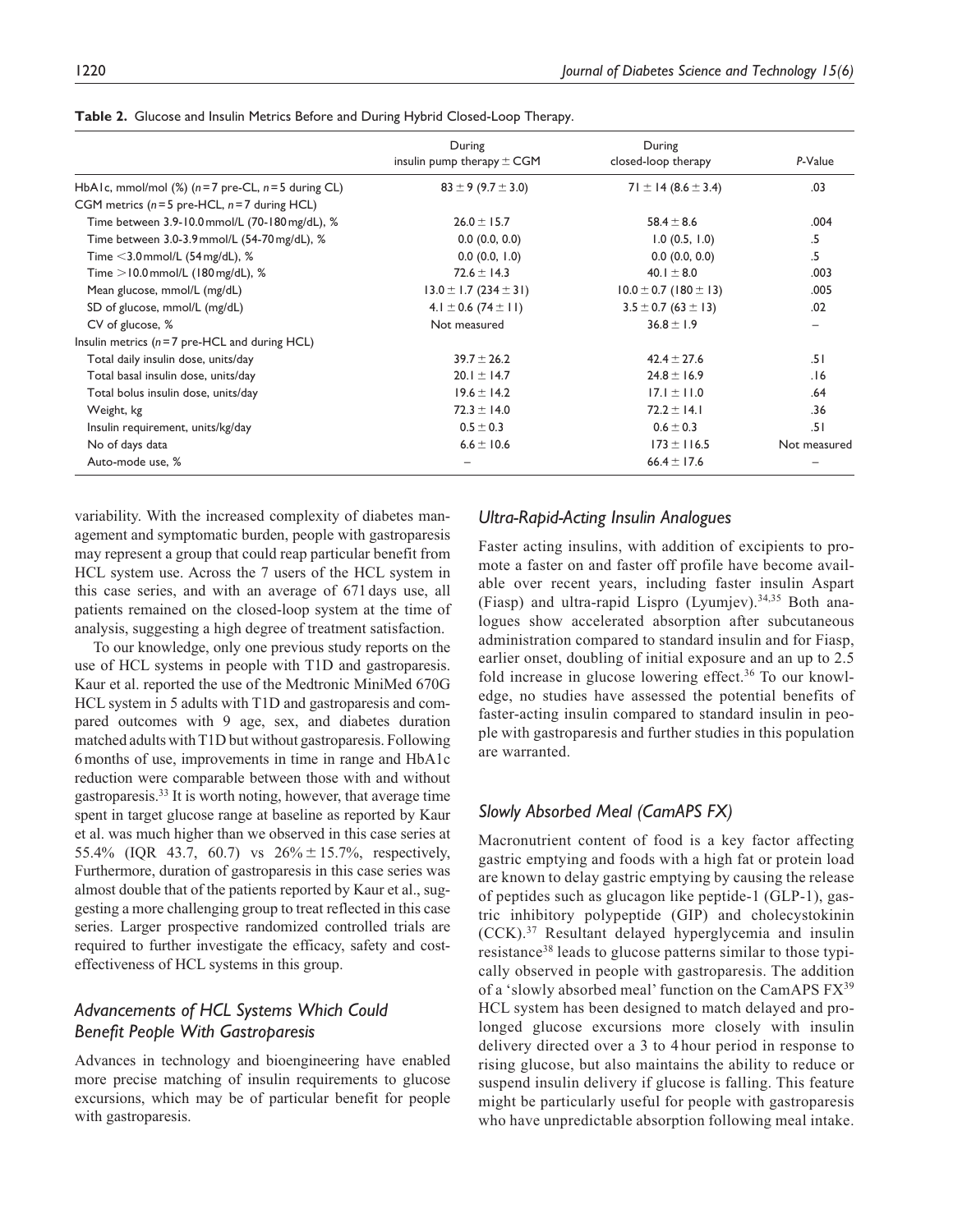# *Closed-Loop Systems Which Allow Extended Bolus*

Tandem t:slim X2 with Control-IQ Technology is the only commercially available hybrid closed-loop system which has the capacity to deliver an extended bolus, $40$  which allows for insulin delivery over a 2-hour period for slowly absorbed carbohydrates, and is particularly beneficial for those with gastroparesis. Future systems which enable extended or dual wave boluses to exist within a closed-loop system, and to deliver the bolus over a longer time period may further improve performance.

### *Dual Hormone Artificial Pancreas Systems*

To further advance the demonstrated benefits of hybrid closedloop systems for people with T1D, there has been growing interest in dual-hormone systems which enable co-administration of insulin with other hormones and analogues such as glucagon, pramlintide or liraglutide.<sup>41</sup> Randomized controlled trials have shown improved glucose control and lower incidence of hypoglycemia with an insulin and glucagon dual hormone system compared to single hormone systems, suggesting particular benefit for people with frequent hypoglycemia.<sup>42</sup> There are several factors limiting widespread adoption of dual hormone systems, including the instability of glucagon in liquid form necessitating 24-hourly glucagon reservoir refills, the requirement to wear 2 pumps or reservoirs, and gastro-intestinal side effects of the hormone. Adjunctive pramlintide and GLP-1 both reduce post-prandial excursions and improve glucose control by slowing carbohydrate appearance by delaying gastric emptying, which may limit their use in people with gastroparesis. For people with gastroparesis, side effects of glucagon and pramlintide which include nausea, vomiting and early satiety may be particularly troublesome.<sup>43,44</sup>

## *Future Directions*

Although HCL systems have undoubtedly reduced the burden of diabetes management for people with T1D, the requirement for meal announcement for carbohydrate intake remains a limiting factor. Unpredictable meal absorption for people with gastroparesis adds a further layer of complexity, with uncertainty surrounding optimal bolus timing and fear of hypoglycemia if there is a mismatch between insulin administered and glucose excursions. Removing the requirement to manually enter carbohydrates at mealtimes allows the system to work as a 'fully closed-loop' system. Studies investigating the use of fully closed-loop systems in T1D have shown this to be a safe and effective approach to achieving target glucose outside post-prandial periods, however mitigation of post-prandial hyperglycemia remains a challenge.45-47 Further studies are ongoing (NCT04877730, NCT04545567) to investigate fully closed-loop, and with the advent of faster acting insulins and dual-hormone systems,

fully closed-loop therapy for T1D may become a reality in the near future.

#### *Limitations*

In our small single center case-series all but one of the patients were female, which limits the generalizability of our findings. A female gender bias is acknowledged for diabetic gastroparesis in the literature.48 The patients in this case series used 2 different HCL systems reflecting real-world patient preference.

Different investigations were used to diagnose gastroparesis among the 7 patients in this case series. While this reflects the heterogeneity in the diagnostic approach to this condition, it also limits the ability to reliably confirm the diagnosis in all cases in this cohort.

Due to the retrospective approach, glycemic metrics including HbA1c and time in range were evaluated at variable timepoints prior to, and after starting HCL for each patient. Furthermore, no assessment of gastroparesis symptomatology or qualitative assessments on user perceptions of the HCL system were undertaken, therefore we are unable to conclude if gastroparesis symptoms or the burden of diabetes management was reduced in this group.

This study is hypothesis generating and underpowered to draw any reliable conclusions on the usefulness of HCL systems in this group. Prospective randomized studies are required to evaluate this further.

# **Conclusions**

Achieving glycemic targets with conventional insulin therapies is challenging for people with diabetes, and for people with gastroparesis there are additional complicating factors. The development of hybrid closed-loop systems has reduced the burden of diabetes management for people with T1D by enabling glucose responsive insulin delivery, resulting in improved glycemic control and greater quality of life for users. Prospective randomized studies are required to establish if this is an effective and user-friendly option for people with T1D and gastroparesis.

#### **Abbreviations**

ADA, American Diabetes Association; CCK, cholecystokinin; CGM, continuous glucose monitoring; CSII, continuous subcutaneous insulin infusion; DCCT, Diabetes Control and Complications Trial; EDIC, Epidemiology of Diabetes Interventions and Complications; GIP, gastric inhibitory polypeptide; GLP-1, glucagon-like peptide 1; HbA1c, Haemoglobin A1c; HCL, hybrid closed-loop; MDI, multiple daily injections; NICE, National Institute for Health and Care Excellence; RCTs, randomised controlled trials; T1D, type 1 diabetes; T2D, type 2 diabetes.

#### **Acknowledgments**

We would like to the thank the patients for their permission to publish their anonymised data. Verbal consent was obtained from all patients.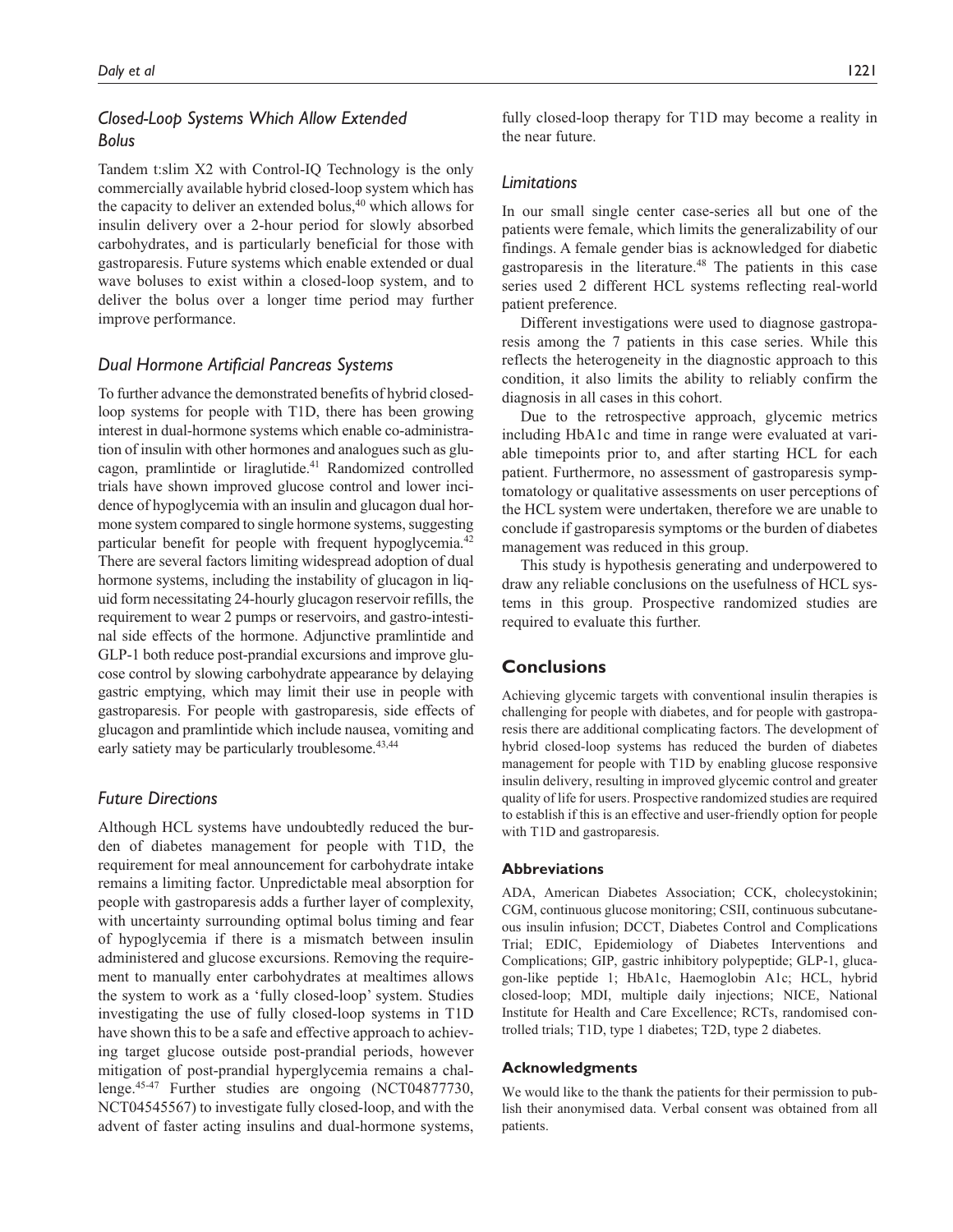#### **Author Contributions**

All authors were responsible for drafting the article and revising it critically for important intellectual content. All authors approved the version published.

#### **Declaration of Conflicting Interests**

The author(s) declared the following potential conflicts of interest with respect to the research, authorship, and/or publication of this article: SH serves as a member of Medtronic advisory board, is a director of Ask Diabetes Ltd providing training and research support in health care settings, and reports having received training honoraria from Medtronic and Sanofi and consulting fees for CamDiab. MLE reports having received speakers/writers' fees, acted on advisory board and/or had research collaborations with / acted as a triallist for Eli Lilly, NovoNordisk, Sanofi, Medtronic, Dexcom, Roche, Astra Zeneca, Zucara, Abbott Diabetes Care, Pila Pharma, Imcyse, Ypsomed. AD and CKB declare no competing financial interests exist.

#### **Funding**

The author(s) received no financial support for the research, authorship, and/or publication of this article.

#### **ORCID iDs**

Aideen Daly <https://orcid.org/0000-0001-5003-9630> Charlotte K. Boughton D <https://orcid.org/0000-0003-3272-9544> Mark Evans **b** <https://orcid.org/0000-0001-8122-8987>

#### **References**

- 1. Bharucha AE, Kudva YC, Prichard DO. Diabetic gastroparesis. *Endocr Rev*. 2019;40(5):1318-1352.
- 2. Krishnasamy S, Abell TL. Diabetic gastroparesis: principles and current trends in management. *Diabetes Ther*. 2018;9(suppl 1):1-42.
- 3. Choung RS, Locke GR, Schleck CD, Zinsmeister AR, Melton LJ, Talley NJ. Risk of gastroparesis in subjects with type 1 and 2 diabetes in the general population. *Am J Gastroenterol*. 2012;107(1):82-88.
- 4. Grover M, Farrugia G, Stanghellini V. Gastroparesis: a turning point in understanding and treatment. *Gut*. 2019;68(12):2238-2250.
- 5. Revicki DA, Rentz AM, Dubois D, et al. Gastroparesis cardinal symptom index (GCSI): development and validation of a patient reported assessment of severity of gastroparesis symptoms. *Qual Life Res*. 2004;13(4):833-844.
- 6. Lacy BE, Crowell MD, Mathis C, Bauer D, Heinberg LJ. Gastroparesis: quality of life and health care utilization. *J Clin Gastroenterol*. 2018;52(1):20-24.
- 7. Szarka LA, Camilleri M. Methods for measurement of gastric motility. *Am J Physiol Gastrointest Liver Physiol*. 2009;296(3):G461-G475.
- 8. Laway BA, Malik TS, Khan SH, Rather TA. Prevalence of abnormal gastric emptying in asymptomatic women with newly detected diabetes and its reversibility after glycemic controla prospective case control study. *J Diabetes Complications*. 2013;27(1):78-81.
- 9. Halland M, Bharucha AE. Relationship between control of glycemia and gastric emptying disturbances in diabetes mellitus. *Clin Gastroenterol Hepatol*. 2016;14(7):929-936.
- 10. Pasricha PJ, Yates KP, Nguyen L, et al. Outcomes and factors associated with reduced symptoms in patients with gastroparesis. *Gastroenterology*. 2015;149(7):1762-1774.e4.
- 11. Camilleri M, Parkman HP, Shafi MA, Abell TL, Gerson L, American College of Gastroenterology. Clinical guideline: management of gastroparesis. *Am J Gastroenterol*. 2013;108(1):18-37; quiz 38.
- 12. Aleppo G, Calhoun P, Foster NC, et al. Reported gastroparesis in adults with type 1 diabetes (T1D) from the T1D exchange clinic registry. *J Diabetes Complications*. 2017;31(12):1669- 1673.
- 13. Phillips LK, Deane AM, Jones KL, Rayner CK, Horowitz M. Gastric emptying and glycaemia in health and diabetes mellitus. *Nat Rev Endocrinol*. 2015;11(2):112-128.
- 14. Saunders A, Messer LH, Forlenza GP. MiniMed 670G hybrid closed loop artificial pancreas system for the treatment of type 1 diabetes mellitus: overview of its safety and efficacy. *Expert Rev Med Devices*. 2019;16(10):845-853.
- 15. Farrington C. Psychosocial impacts of hybrid closed-loop systems in the management of diabetes: a review. *Diabet Med*. 2018;35(4):436-449.
- 16. Boughton CK, Hovorka R. Is an artificial pancreas (closedloop system) for Type 1 diabetes effective? *Diabet Med*. 2019;36(3):279-286.
- 17. Leelarathna L, Choudhary P, Wilmot EG, et al. Hybrid closedloop therapy: where are we in 2021? *Diabetes Obes Metab*. 2021;23(3):655-660.
- 18. Thabit H, Hovorka R. Coming of age: the artificial pancreas for type 1 diabetes. *Diabetologia*. 2016;59(9):1795-1805.
- 19. Bharucha AE, Batey-Schaefer B, Cleary PA, et al. Delayed gastric emptying is associated with early and long-term hyperglycemia in Type 1 diabetes mellitus. *Gastroenterology*. 2015;149(2):330-339.
- 20. Bharucha AE, Kudva Y, Basu A, et al. Relationship between glycemic control and gastric emptying in poorly controlled type 2 diabetes. *Clin Gastroenterol Hepatol*. 2015;13(3):466- 476.e1.
- 21. Jones KL, Russo A, Berry MK, Stevens JE, Wishart JM, Horowitz M. A longitudinal study of gastric emptying and upper gastrointestinal symptoms in patients with diabetes mellitus. *Am J Med*. 2002;113(6):449-455.
- 22. Samsom M, Bharucha A, Gerich JE, et al. Diabetes mellitus and gastric emptying: questions and issues in clinical practice. *Diabetes Metab Res Rev*. 2009;25(6):502-514.
- 23. Parkman HP, Wilson LA, Farrugia G, et al. Delayed gastric emptying associates with diabetic complications in diabetic patients with symptoms of gastroparesis. *Am J Gastroenterol*. 2019;114(11):1778-1794.
- 24. Marathe CS, Marathe JA, Rayner CK, Kar P, Jones KL, Horowitz M. Hypoglycaemia and gastric emptying. *Diabetes Obes Metab*. 2019;21(3):491-498.
- 25. Sharma D, Morrison G, Joseph F, Purewal TS, Weston PJ. The role of continuous subcutaneous insulin infusion therapy in patients with diabetic gastroparesis. *Diabetologia*. 2011;54(11):2768-2770.